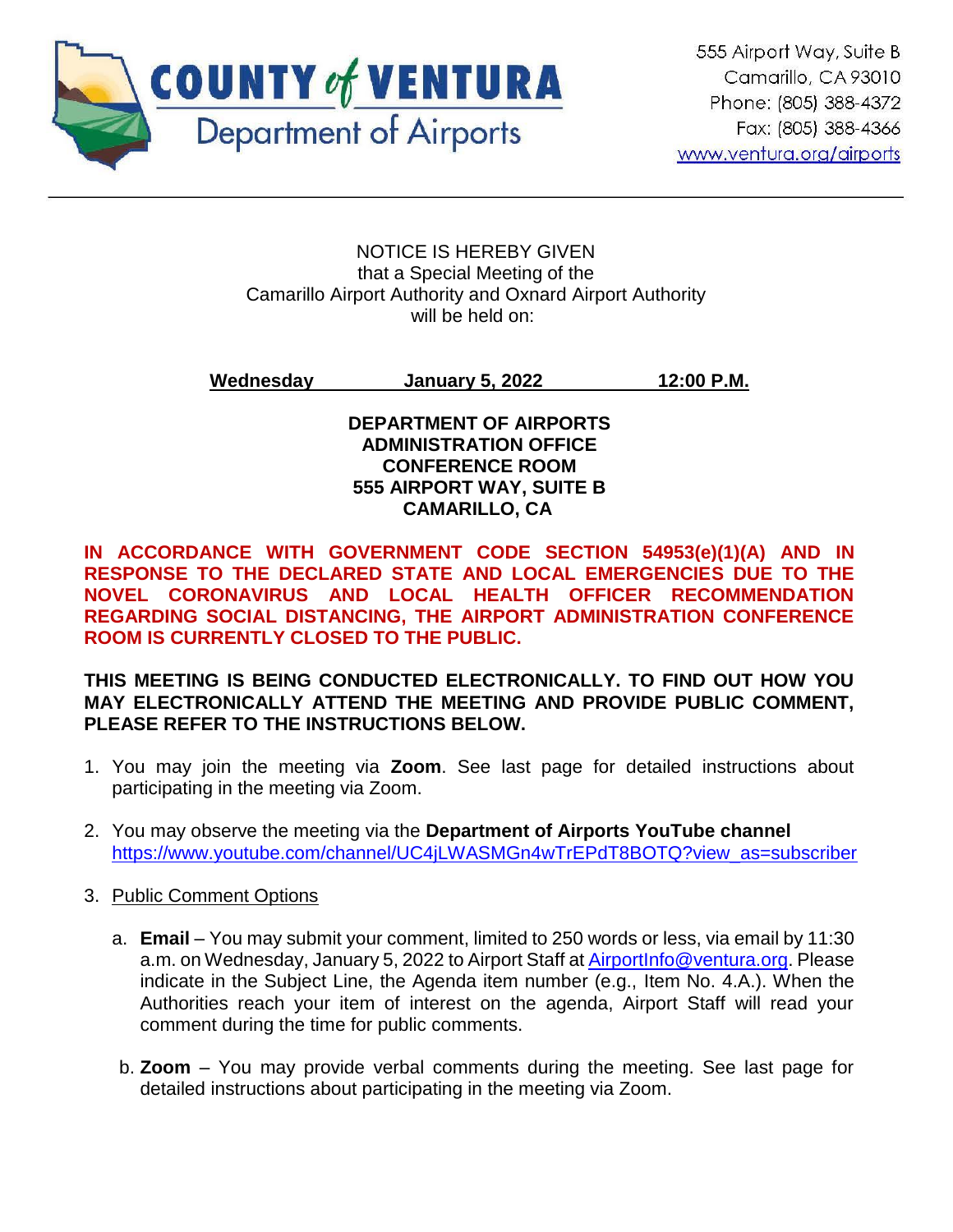### **AGENDA**

- **1. CALL to ORDER and PLEDGE of ALLEGIANCE**
- **2. ROLL CALL**
- **3. AGENDA REVIEW**
- **4. NEW BUSINESS**

#### **CAMARILLO AIRPORT AUTHORITY**

#### **A. Subject: Adoption of Resolution #4 Authorizing Remote Teleconference Meetings of the Camarillo Airport Authority for a 30-Day Period**

#### **Recommendation:**

Adopt the attached Resolution #4 (Exhibit 1) authorizing remote teleconference meetings of the Camarillo Airport Authority for a 30-day period pursuant to Government Code Section 54953, Subdivision (e), of the Ralph M. Brown Act.

#### **OXNARD AIRPORT AUTHORITY**

#### **B. Subject: Adoption of Resolution #4 Authorizing Remote Teleconference Meetings of the Oxnard Airport Authority for a 30-Day Period**

#### **Recommendation:**

Adopt the attached Resolution #4 (Exhibit 1) authorizing remote teleconference meetings of the Oxnard Airport Authority for a 30-day period pursuant to Government Code Section 54953, Subdivision (e), of the Ralph M. Brown Act.

#### **5. ADJOURNMENT**

The next regular Authority meeting will be on Thursday, January 13, 2022 at 6:30 p.m. Location to be determined.

\_\_\_\_\_\_\_\_\_\_\_\_\_\_\_\_\_\_\_\_\_\_\_\_\_\_\_\_\_\_\_\_\_\_\_\_\_\_\_\_\_\_\_\_\_\_\_\_\_\_\_\_\_\_\_\_\_\_\_\_\_\_\_\_\_\_\_\_\_\_\_\_ IN COMPLIANCE WITH THE AMERICANS WITH DISABILITIES ACT, IF YOU NEED SPECIAL ASSISTANCE TO PARTICIPATE IN THIS MEETING, PLEASE CONTACT ANA CASTRO AT (805) 388-4211. NOTIFICATION 48 HOURS PRIOR TO THE MEETING WILL ENABLE THE DEPARTMENT OF AIRPORTS TO MAKE REASONABLE ARRANGEMENTS TO ENSURE ACCESSIBILITY TO THIS MEETING.